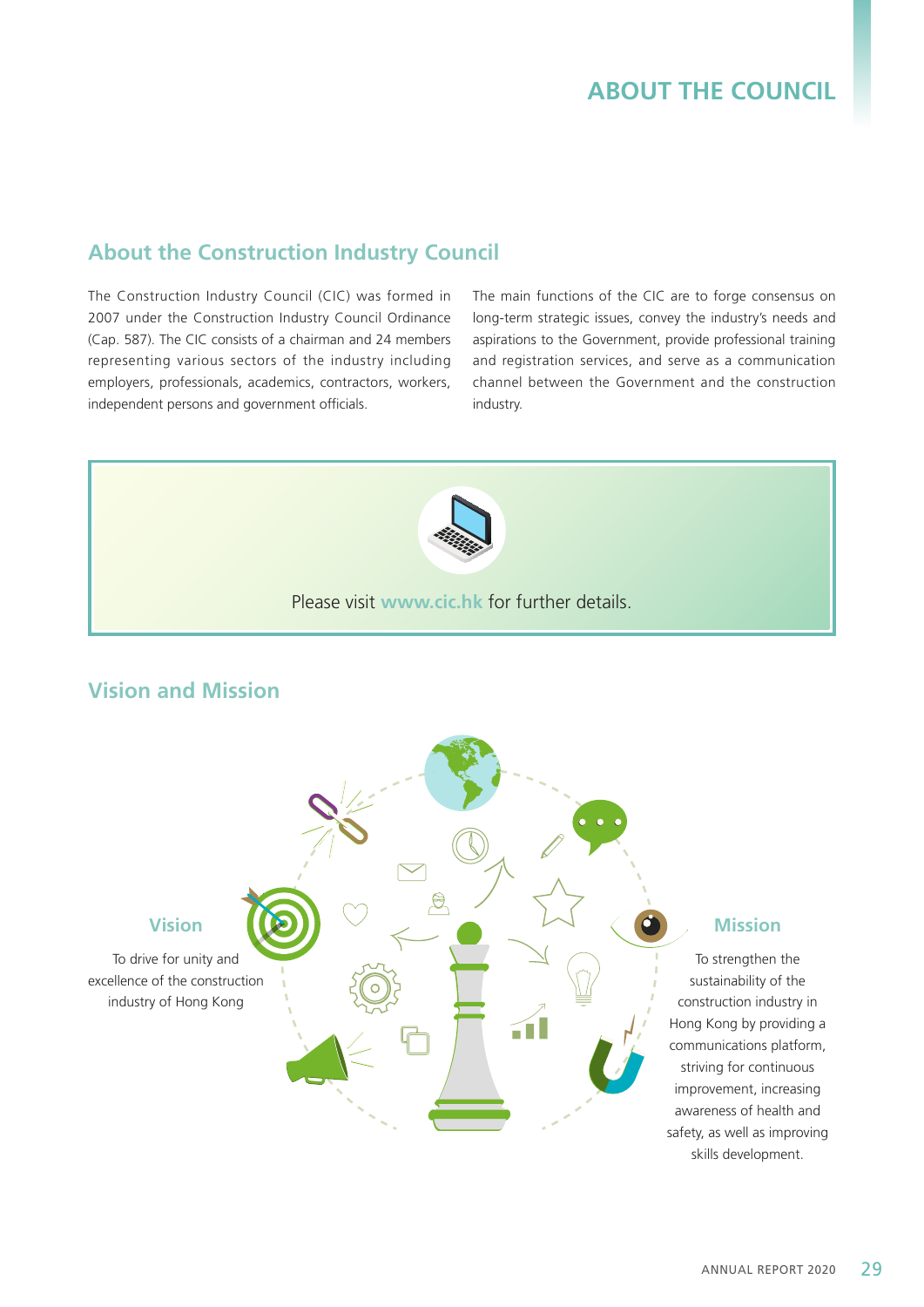# **CIC Functions (up to 31 December 2020)**

### Under Section 5 of the Construction Industry Council Ordinance, the CIC has the following functions:

- **1.** to advise and make recommendations to the Government on strategic matters, major policies and legislative proposals, that may affect or are connected with the construction industry, and on matters of concern to the construction industry;
- **2.** to reflect to the Government the construction industry's needs and aspirations;
- **3.** to elevate the quality and competitiveness of the construction industry by promoting the ongoing development and improvement of the industry;
- **4.** to uphold professionalism and integrity within the construction industry by promoting self-regulation, formulating codes of conduct and enforcing such codes;
- **5.** to improve the performance of persons connected with the construction industry through establishing or administering registration schemes or rating schemes;
- **6.** to advance the skills of personnel in the construction industry through planning, promotion, supervision, provision or coordination of training courses or programmes;
- **7.** to encourage research activities and the use of innovative techniques and to establish or promote the establishment of standards for the construction industry;
- **8.** to promote good practices in the construction industry in relation to dispute resolution, environmental protection, multi-layer subcontracting, occupational safety and health, procurement methods, project management and supervision, sustainable construction and other areas conducive to improving construction quality;
- **9.** to enhance the cohesiveness of the construction industry by promoting harmonious labour relations and the observance of statutory requirements relating to employment, and by facilitating communication among various sectors of the industry;
- **10.** to serve as a resource centre for the sharing of knowledge and experience within the construction industry;
- **11.** to assess improvements made by the construction industry through the compilation of performance indicators;
- **12.** to make recommendations with respect to the rate of the levy imposed under this Ordinance;
- **13.** to conduct or finance educational, publicity, research or other programmes relating to occupational safety and health, environmental protection or sustainable development in the construction industry; and
- **14.** to perform any other functions relevant to the construction industry, including those functions conferred or imposed on it by or under this Ordinance, the Construction Workers Registration Ordinance (Cap. 583) or any other enactment.